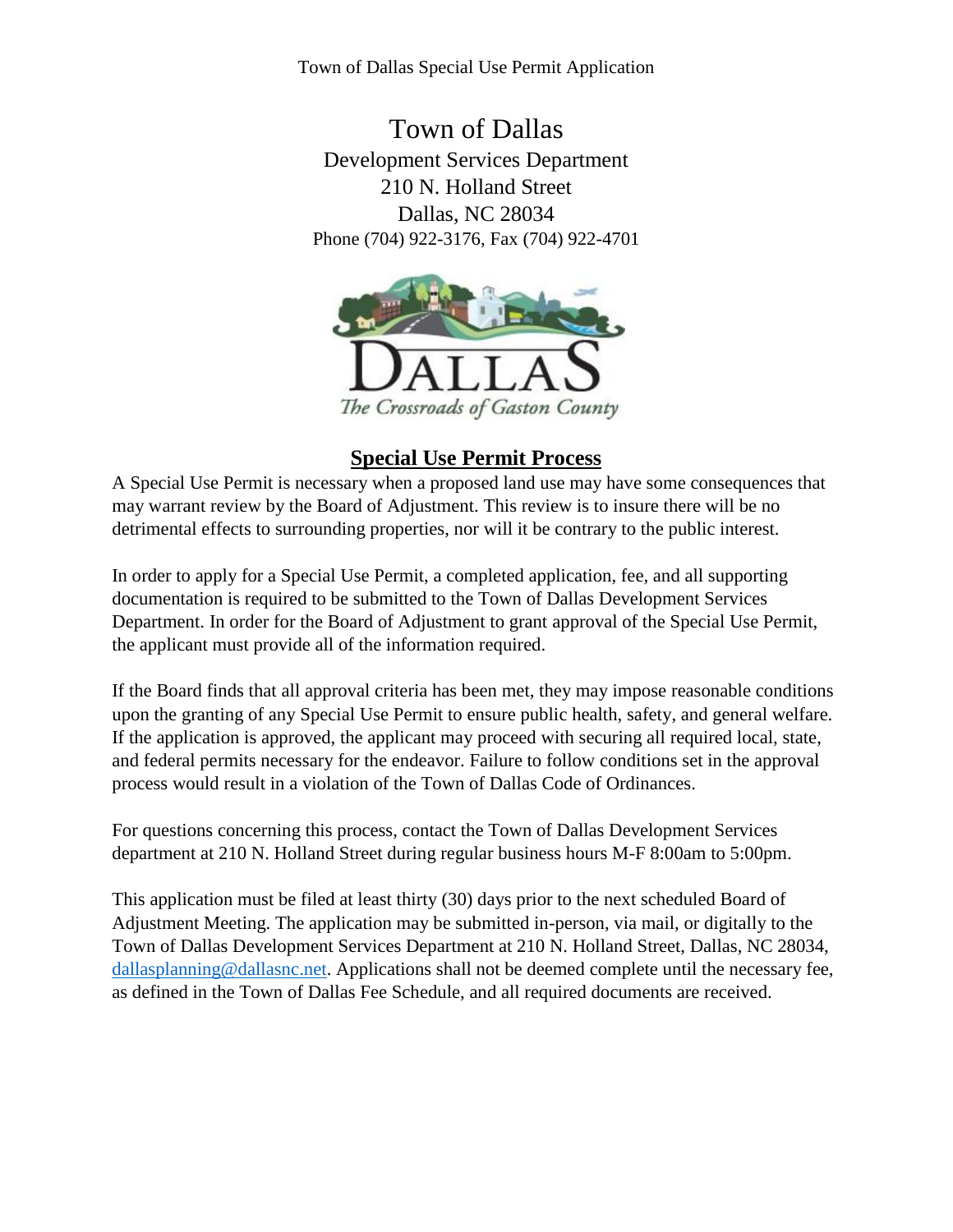# **Important instructions for filing a Special Use Permit Application**

- 1. An approved preliminary site plan must accompany the application submittal.
- 2. If title to the property is not in the name of the applicant, include a notarized letter from the owner signifying approval of the request.
- 3. Application must be completed, dated, signed by the appropriate parties, and notarized.
- 4. All fees must be paid

# **The following rules and procedures shall apply until the Board of Adjustment has ruled on the application**

- 1. No site clearing, building demolition, or commencement of construction until approved zoning, subdivision, erosion, stormwater, and building permits are issued.
- 2. All written physical evidence (plans, maps, pictures, letters, etc.) presented before the Board of Adjustment become part of the physical record and property of the Town of Dallas.
- 3. All testimony shall be true.
- 4. You have the right to appear and present your case before the Board of Adjustment or provide representation at your own expense.
- 5. Because this is a quasi-judicial proceeding, you should not have contact regarding the application with any Board of Adjustment member prior to the hearing. Questions may be addressed by Town staff.
- 6. Conditions may be placed on the parcel. Conditions may include, but are not limited to, hours of operation, buffer, landscaping and/or fence requirements, building design and material specifications, lighting, street, traffic, or utility improvement, storm water, or open space requirements.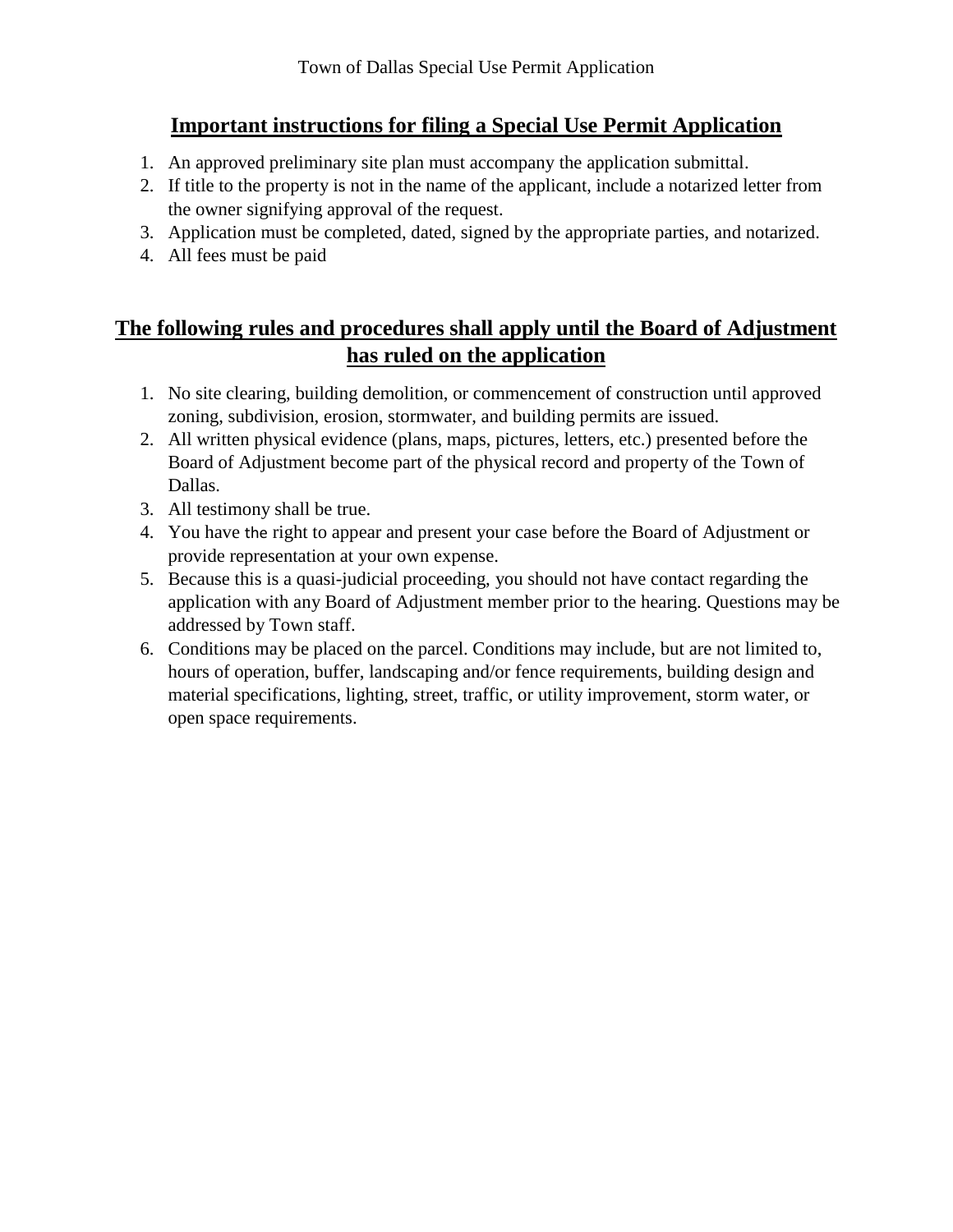#### TO THE BOARD OF ADJUSTMENT:

I hereby petition the Town of Dallas Board of Adjustment to grant the following Special Use Permit request:

# **Parcel Information**

# **Land Use of Adjacent Properties**

| South: |  |
|--------|--|
| West:  |  |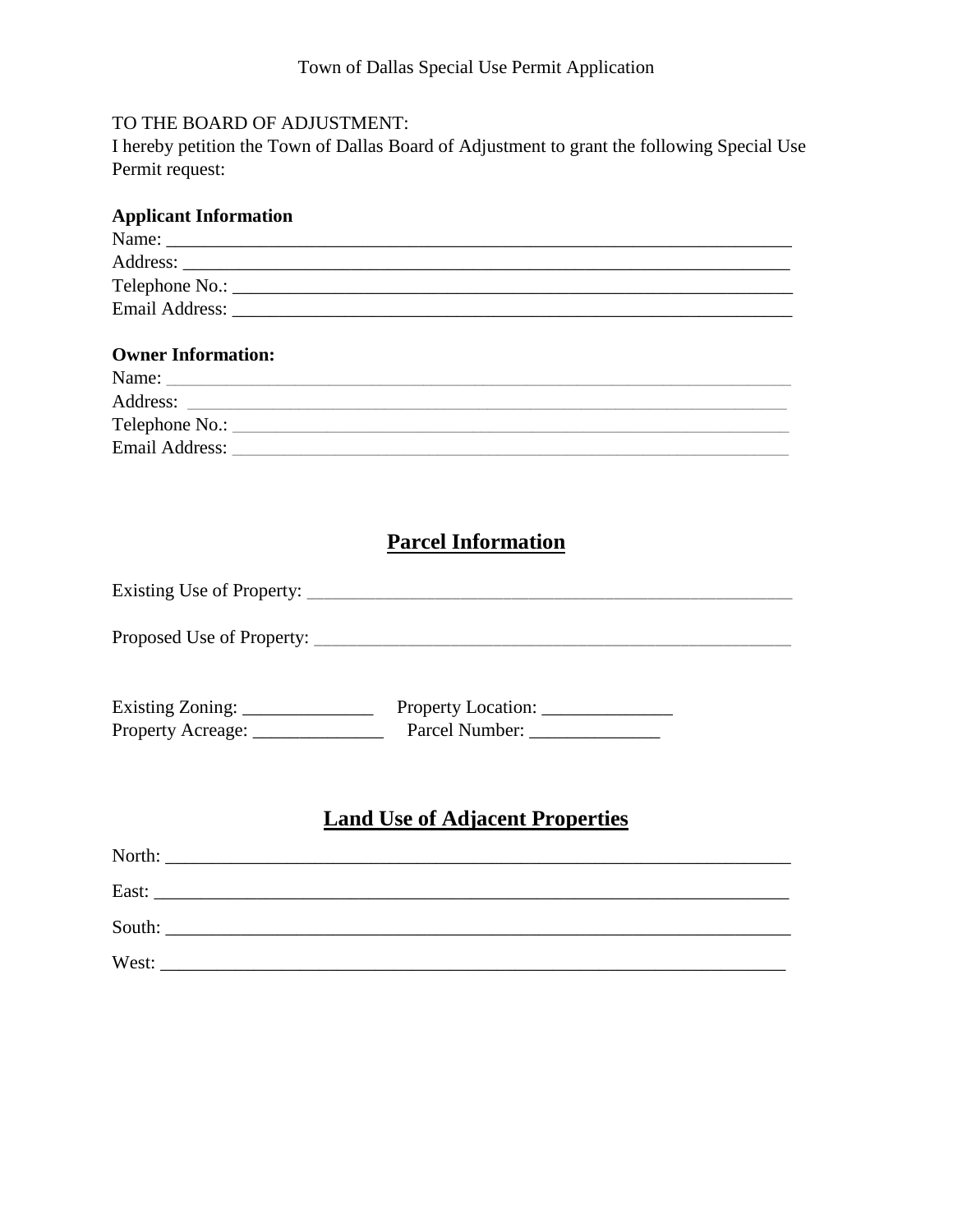### **General Requirements**

Ordinance imposes the following general requirements on the use requested by the applicant. Under each requirement, the applicant should explain, with reference to the attached plans where applicable, how the proposed use satisfies these requirements.

1. That the use will not materially endanger the public health, or safety, or general welfare if located where proposed and developed according to the plan submitted;

2. That the use will not create traffic hazards, excessive congestion or hazards to pedestrians within the development and upon the public streets at the point of ingress and egress to such development;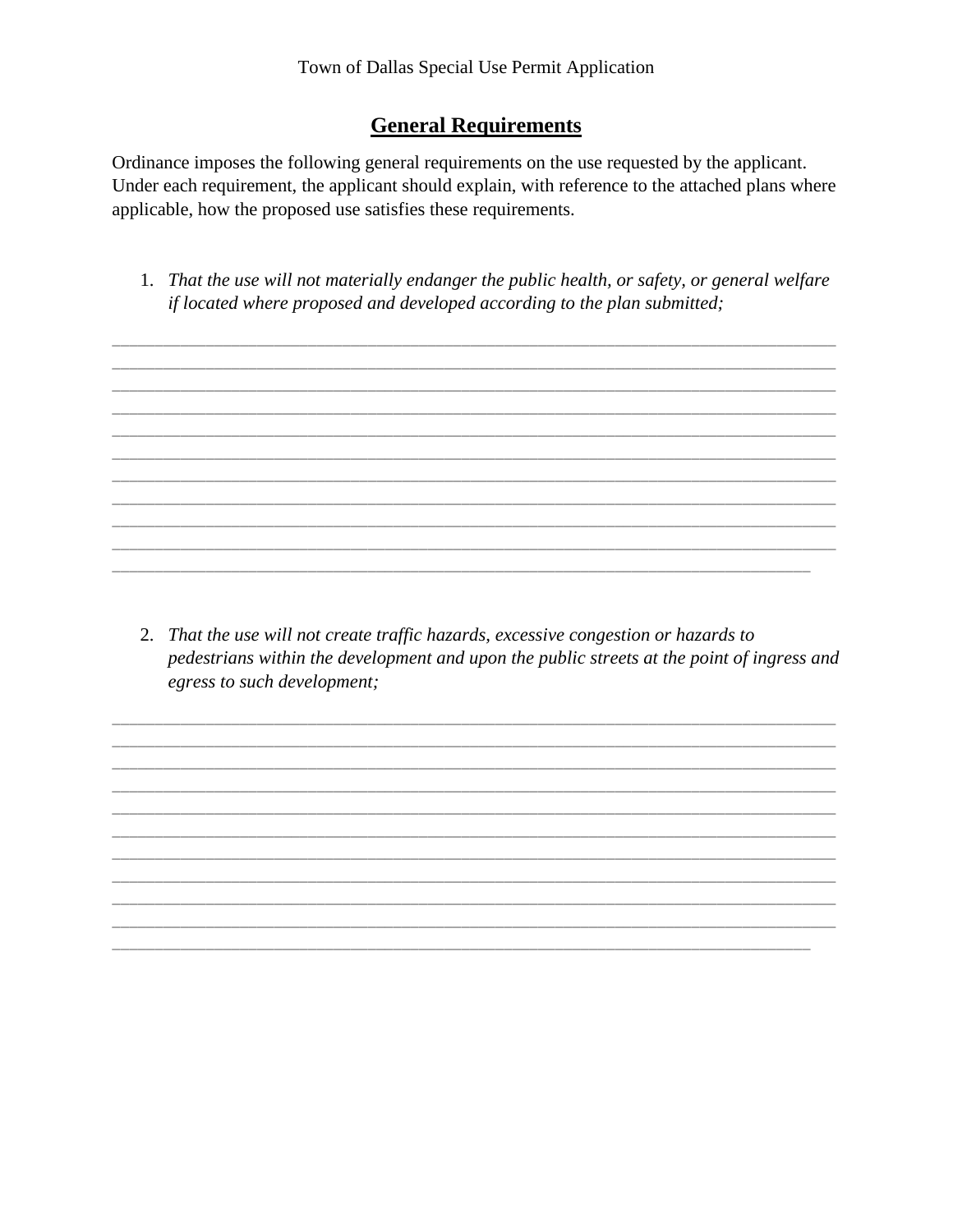Town of Dallas Special Use Permit Application

3. That public facility systems are sufficient to serve the development;

4. That surrounding properties will be adequately protected from potential adverse effects of the development;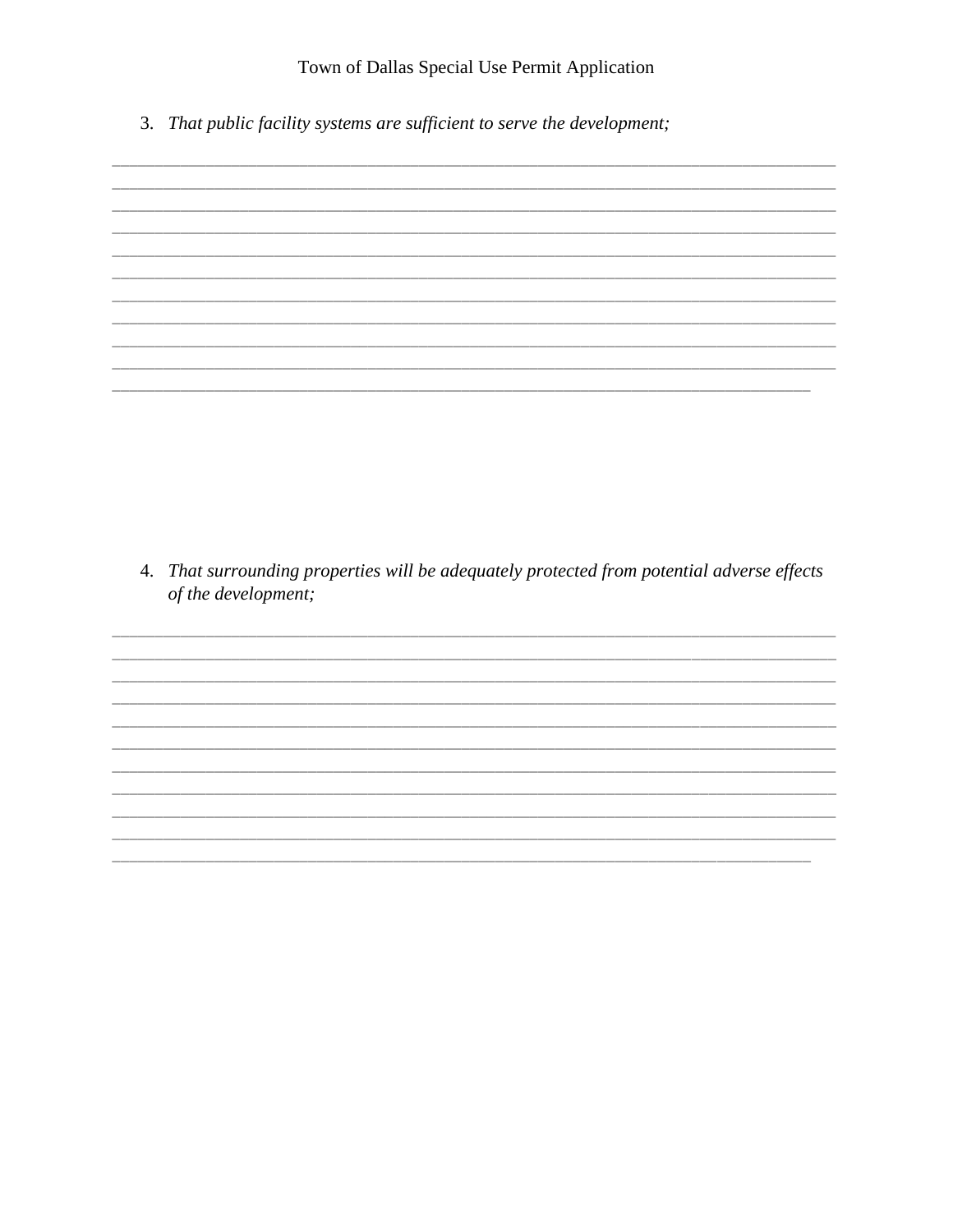5. That the development complies with the standards and specifications for the corresponding general zoning district; and



6. That the use is consistent with the general plan of development for the area.